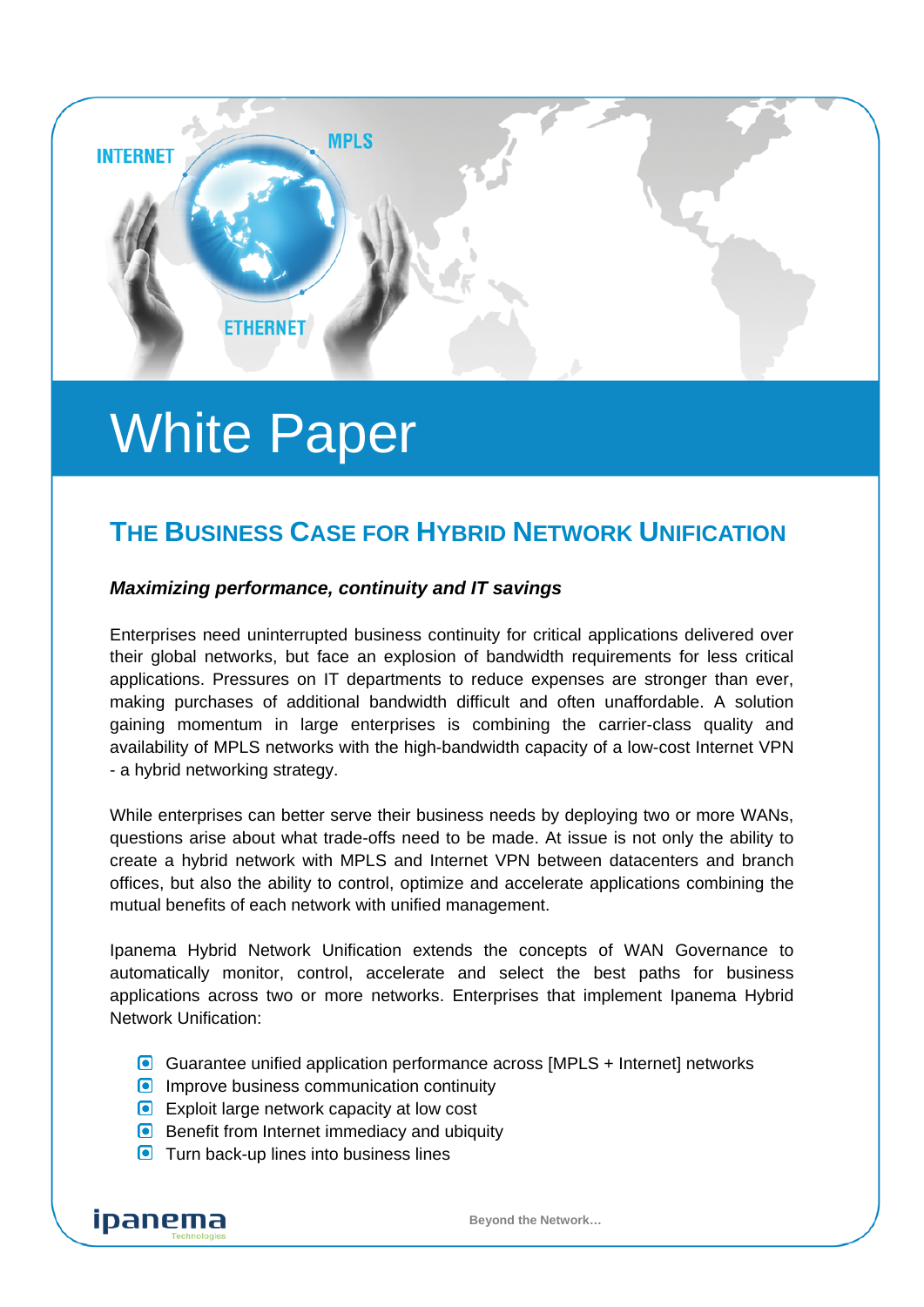

*"Hybrid Network Unification by Ipanema provides a fully integrated Visibility, Control and WAN Optimization feature-set that ideally combines Internet VPN and MPLS in parallel to maximize performance and continuity over our global network, while minimizing our IT cost – all of this from an All-in-One system."*

**Stuart Miles, Central Infrastructure Service Manager, Rhodia**



*"With Ipanema's hybrid network unification solution, we can fully use the global capacity of our 2 networks and have a 100% availability and performance guarantee for our business applications, at anytime."*

**Koen Tacq, Infrastructure Services Manager, Vandemoortele** vandemoortele

*"Whilst deploying redundant networks has become widespread, being able to manage the multiple infrastructures efficiently remains challenging. What customers really want to achieve is business communication continuity through multiple redundant networks while at the same time optimizing their network costs and applying application performance guarantees. This is exactly what Ipanema Hybrid Network Unification brings to our customers."*

**Steve Howarth, Product Manager Applications & Security, [Cable & Wireless](http://www.linkedin.com/companies/1475/Cable+%26+Wireless?trk=pp_no_icon&goback=%2Efps_steve+howarth_*1_*1_*1_*1_*1_*1_*1_Y_*1_*1_*1_false_1_R_true_*2_*2_*2_*2_*2_*2_*2_*2_*2_*2_*2_*2_*2_*2_*2_*2_*2_*2_*2_*2)**

# **Cable&Wireless**

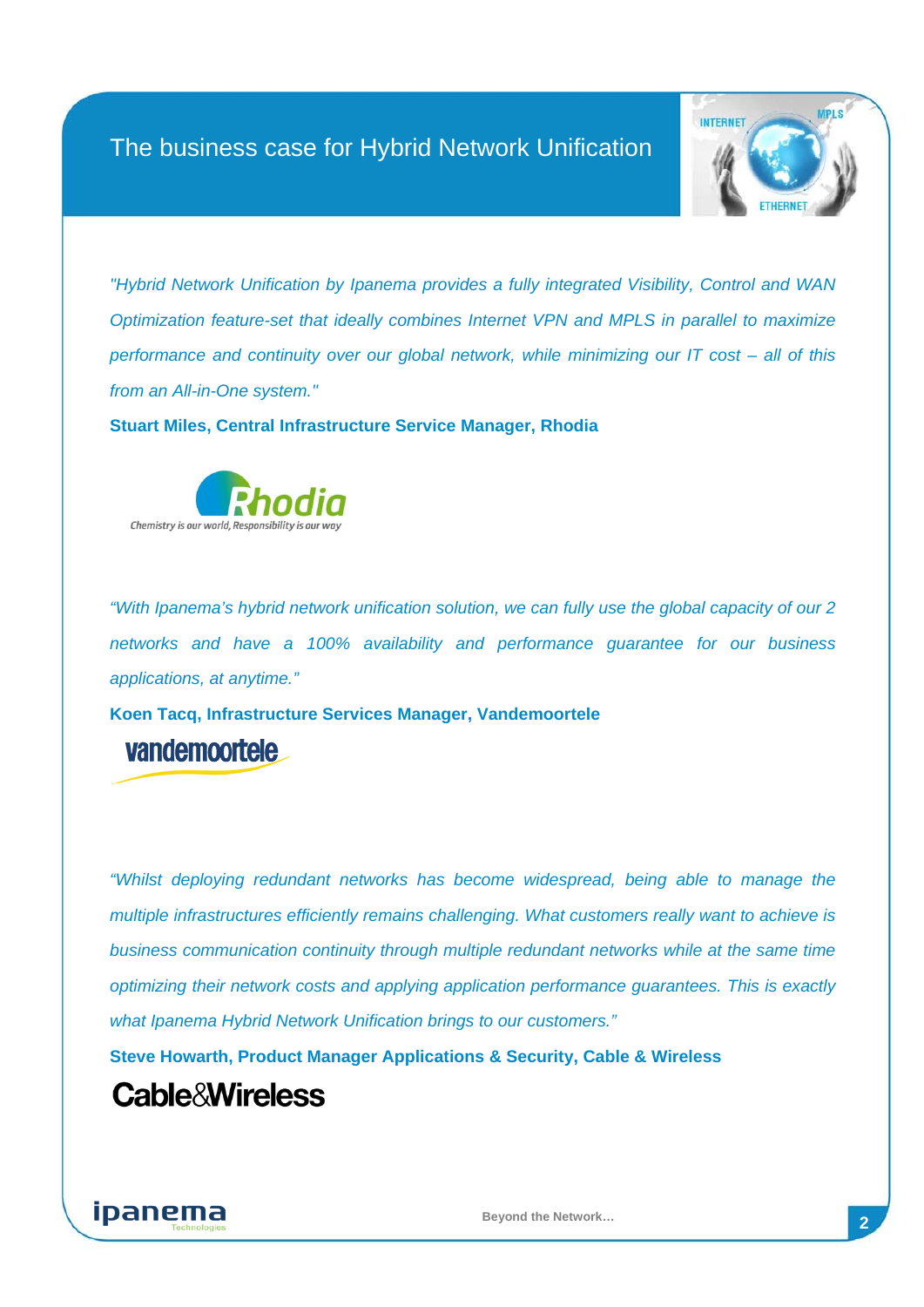

#### **CONTENT**

| 1. Extract full value from a hybrid networking |   |
|------------------------------------------------|---|
| strategy: move from trade-offs to the best     |   |
| of all worlds                                  | 4 |
|                                                |   |

- 2. [What is hybrid networking? 4](#page-3-1)
- 3. [What is Hybrid Network Unification? 5](#page-4-0)
- 4. [Principles of Hybrid Network Unification 6](#page-5-0)
- 5. [How Hybrid Network Unification improves](#page-7-0)  application performance and a state of  $\sim$  8
- 6. [How Hybrid Network Unification improves](#page-9-0)  business continuity and the continuity of the continuity of the continuity of the continuity of the continuity
- 7. [How Hybrid Network Unification reduces IT](#page-11-0)  [costs and improves productivity 12](#page-11-0)
- 8. [What if Hybrid Networks are not unified? 14](#page-13-0)
- 9. [Autonomic Networking: The technical](#page-14-0)  [foundation for automated governance of](#page-14-0)  [Hybrid Network 15](#page-14-0)
- 10. [Eliminating trade-offs: The payoff of Hybrid](#page-15-0)  [Network Unification 16](#page-15-0)
- 11. [WAN Governance 17](#page-16-0)
- 12. [Managing networks as one: Now and in](#page-17-0)  [the future 18](#page-17-0) and 18 and 18 and 18 and 18 and 18 and 18 and 18 and 18 and 18 and 18 and 18 and 18 and 18 and 1

#### **IPANEMA TECHNOLOGIES**

Ipanema develops next-generation solutions enabling any large enterprise to have full control over their global network. Ipanema's unique patented Autonomic Networking technology, guarantees business application performance for each user, no matter where or when. Ipanema is used extensively by many large telecom operators as well as by large multinationals across all market segments, including banking and finance, public sector, energy, pharmaceuticals, automotive, IT and others.

#### **ABOUT THIS PUBLICATION**

Ipanema has designed and created this publication primarily as an educational resource for chief information officers (CIOs), senior management and IT management. Contents of this publication are intended to inform, educate and introduce senior executives to the subject of Hybrid Network Unification and to enable further investigation for application in specific large enterprise environments.

#### Reservation of Rights

© 2010 Ipanema. All rights reserved. Reproduction and use of all portions of this publication are permitted solely for academic, internal and noncommercial use, and for consulting/advisory engagements, and must include full attribution of the material's source. No other right or permission is granted with respect to this work.

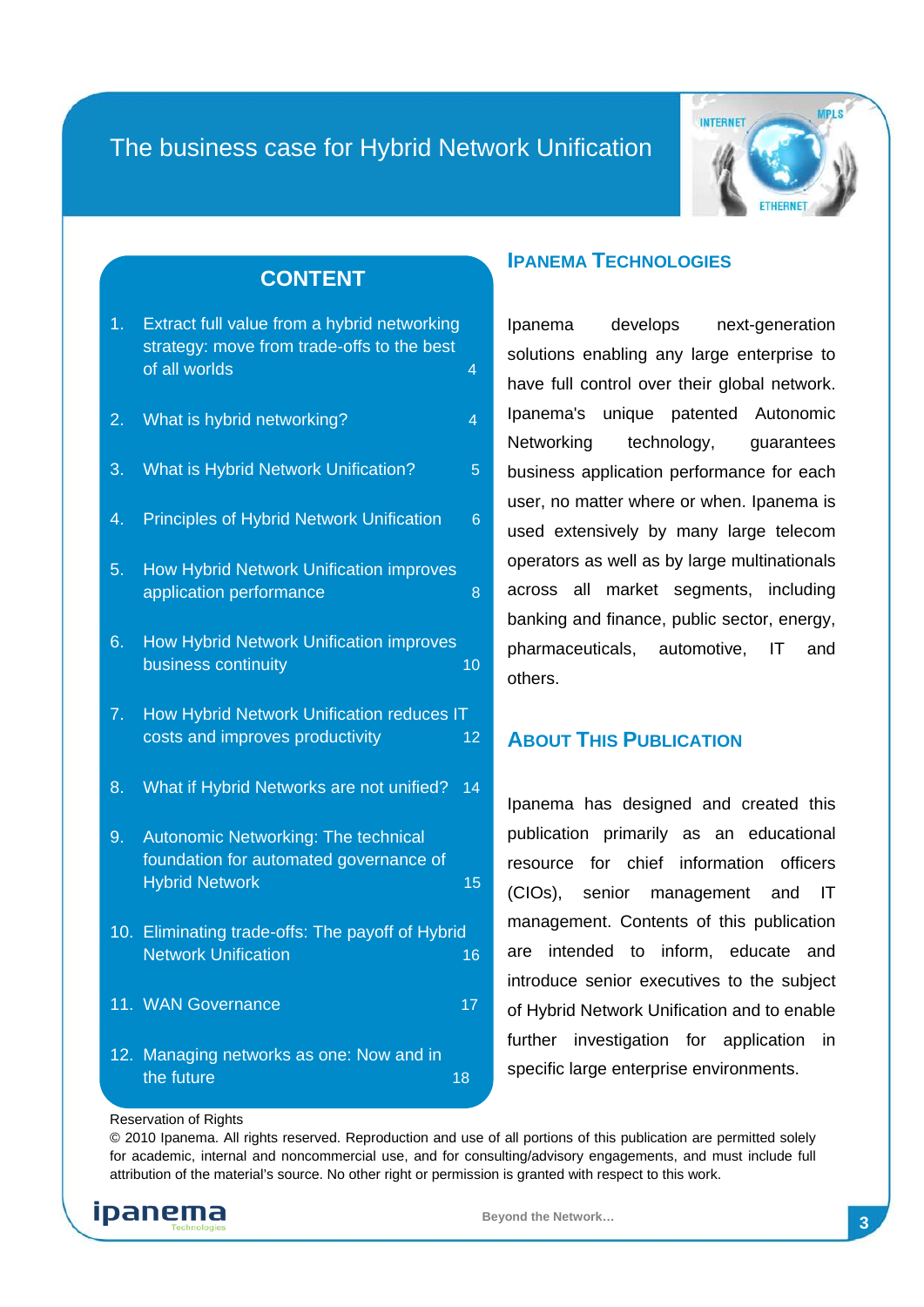

# <span id="page-3-0"></span>**1. EXTRACT FULL VALUE FROM A HYBRID NETWORKING STRATEGY: MOVE FROM TRADE-OFFS TO THE BEST OF ALL WORLDS**

In today's business environment, enterprises need optimal application performance and nonstop business continuity across their global network. Requirements for additional bandwidth to support all applications and for back-up lines to match reliability targets wreak havoc with IT budgets as enterprises strive to control costs. At the same time, the increasing use of public cloud and SaaS (Software-as-a-Service) applications, as well as social networking and other less business-oriented online usage requires more bandwidth to ensure local Internet access in the branch office. This is leading more enterprises to investigate the trade-offs of a hybrid networking strategy that combines the high quality and availability of MPLS with the highbandwidth capacity of a low-cost Internet VPN.

#### **What are the trade-offs?**

- Application performance is affected by lack of bandwidth and by distance. Must there be a trade-off between the higher performance and quality of business-grade MPLS networks versus the larger bandwidth and lower cost of less reliable Internet access?
- **Business continuity requires redundant VPN accesses everywhere. Must there be a** trade-off of guaranteed SLAs for lower cost availability?

While hybrid networks offer a sensible alternative to expanding value-priced MPLS bandwidth, they need to be an enabling technology to operate them efficiently and minimize the trade-offs in performance, continuity and costs. The following pages describe the issues and how Ipanema Hybrid Network Unification combines the best of both worlds [MPLS + Internet] to help enterprises extract full value from a hybrid networking strategy, including real-world case examples of benefits at leading companies.

# <span id="page-3-1"></span>**2. WHAT IS HYBRID NETWORKING?**

Hybrid networking in the context of this discussion is the simultaneous usage of different networks - **MPLS and Internet VPN** - to interconnect the enterprise's headquarters, datacenters and remote sites. Hybrid networking aims to improve the performance and availability of business applications delivered over networks and to reduce IT costs. There are other types of hybrid networks, combining:

 $\Box$  Different telecom operators in an [MPLS + MPLS] model

ipanema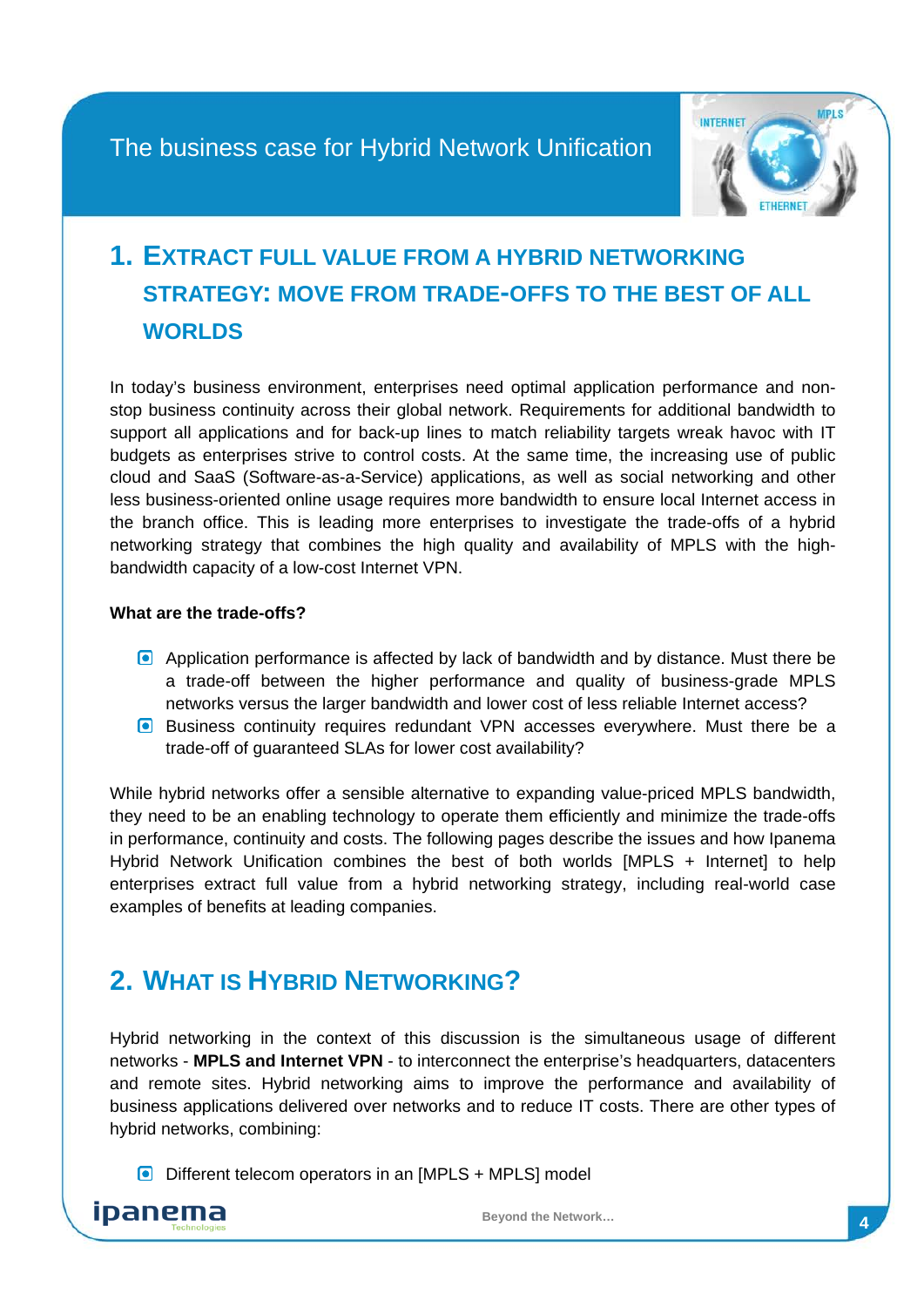

- **D** Different transport technologies: MPLS and carrier Ethernet services
- **Different application delivery models: private data center and public cloud**

While not the focus of this discussion, the concepts of Hybrid Network Unification as described herein apply to all of the above.

# <span id="page-4-0"></span>**3. WHAT IS HYBRID NETWORK UNIFICATION?**

Hybrid networking is not a new concept, but has been complex to implement. As a collection of independent networks, performance and continuity have been less than optimal, mitigating the expected business benefits.

Ipanema Hybrid Network Unification solution addresses the issue by managing multiple networks as one. It automatically monitors, controls, accelerates and selects the best path among the networks that comprise a hybrid for each individual user's traffic through dynamic "sense and respond" intelligence. It allows enterprises to guarantee application performance for every user anywhere, anytime while also achieving mandates to control IT infrastructure costs.



**Hybrid Network Unification takes a holistic view of Application Visibility, QoS & Control and WAN Optimization for all network traffic**, starting with the enterprise's business objectives and dynamically aligning application performance accordingly.

ipanema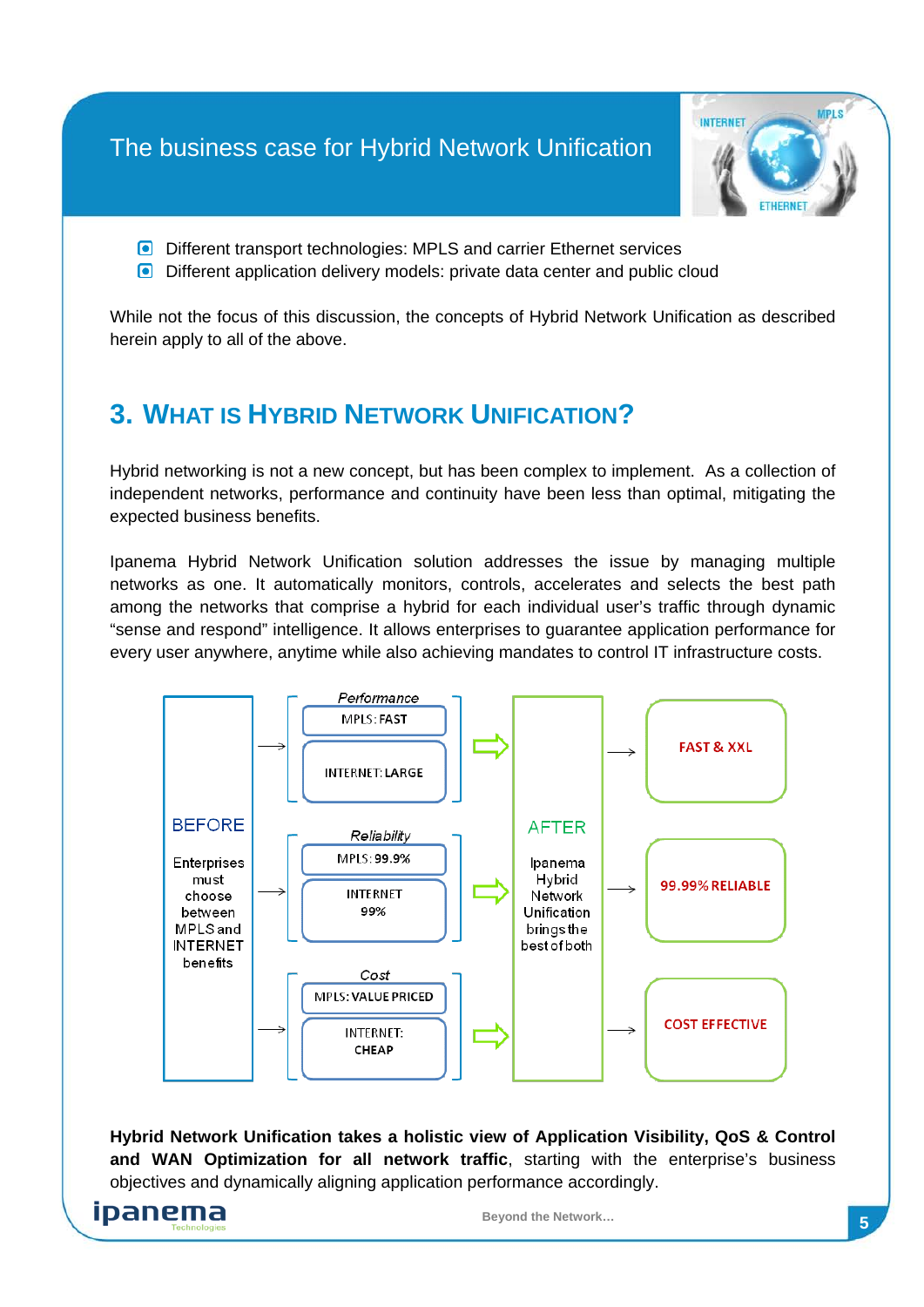

It then ensures continuous alignment in real time through a unique and patented technology foundation. Its purpose is to enable any large enterprise to gain full control of their global network, guarantee critical application performance and make all sites feel like one - even over multiple networks - maximizing performance, continuity and IT savings at the same time.

## <span id="page-5-0"></span>**4. PRINCIPLES OF HYBRID NETWORK UNIFICATION**

| <b>Key Applications</b> |             |                 |  |  |
|-------------------------|-------------|-----------------|--|--|
| Application             | Criticality | Sensitivity     |  |  |
| <b>SAP</b>              | <b>Top</b>  | <b>Business</b> |  |  |
| Citrix (CRM)            | <b>Top</b>  | <b>Business</b> |  |  |
| <b>VoIP (G729)</b>      | High        | <b>Business</b> |  |  |
| Oracle                  | High        | <b>Business</b> |  |  |
| Citrix (MS Office)      | Medium      | <b>Business</b> |  |  |
|                         |             |                 |  |  |
| Web (http://intranet/*) | Medium      | Routine         |  |  |
| Other                   | Low         | Routine         |  |  |
| <b>FTP</b>              | Low         | Routine         |  |  |
| <b>CIFS</b>             | Low         | <b>Business</b> |  |  |

Hybrid networks are unified for optimal application performance when the management of application flows is implemented in a common way - whatever the characteristics and number of available networks (usually two or three) between communicating sites. This implies the possibility of always selecting the "best network" to maximize value for the enterprise. **With the Ipanema solution, best network selection is performed in real-time, automatically**, taking into account three fundamental criteria:

- **1. The instantaneous end-to-end performance of each available network**. This allows, for example, selection of the fastest network to guarantee performance for voice traffic and the largest network for large file transfers.
- **2. The instantaneous load-weighted according to business criticality of application flows - for each end-toend path across networks.** This provides very efficient network load balancing among all possible paths for maximizing the amount and the value of information that can be sent between sites.

ipanema

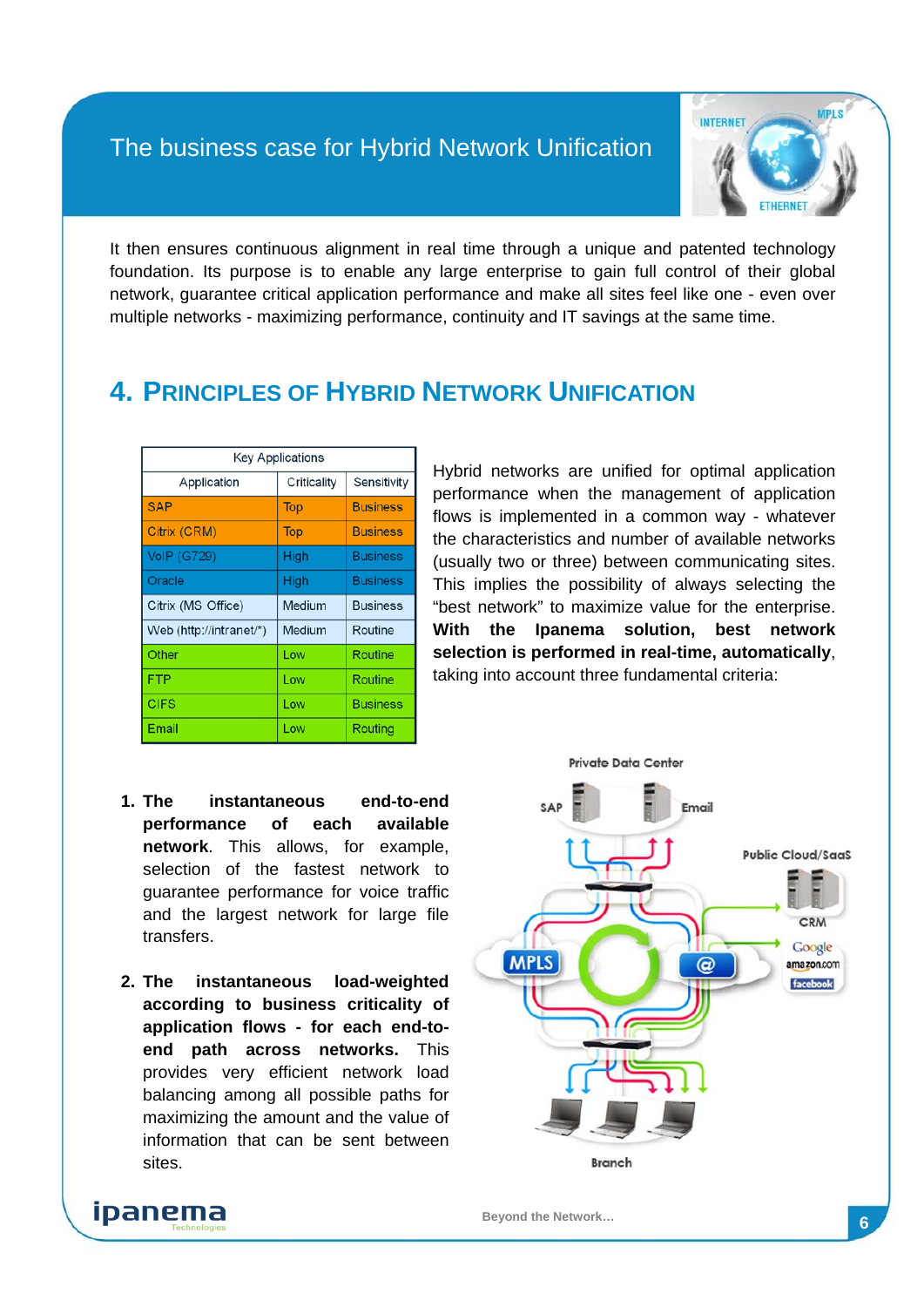

**3. The characteristics of each application.** This can include the type of traffic (real-time, transactional, background), the performance objectives (delay, jitter, bandwidth), the business criticality and the information sensitivity (level of privacy to apply).

Using these criteria, the Ipanema solution globally defines a high-level application performance objective (APO) for each important application (e.g. Voice, SAP, email, Salesforce.com, Internet browsing, etc.). For each user application flow, a "scoring" is computed in real-time, taking into account the corresponding APOs as well as the quality and load of each possible site-to-site path. The best possible path is then automatically deduced and applied in order to 1) match, at a minimum, the desired performance objective and 2) maximize network resource usage.

As a result, **combined networks appear and operate as one unified network with optimal availability, bandwidth utilization, applications performance and continuity at lower costs.**

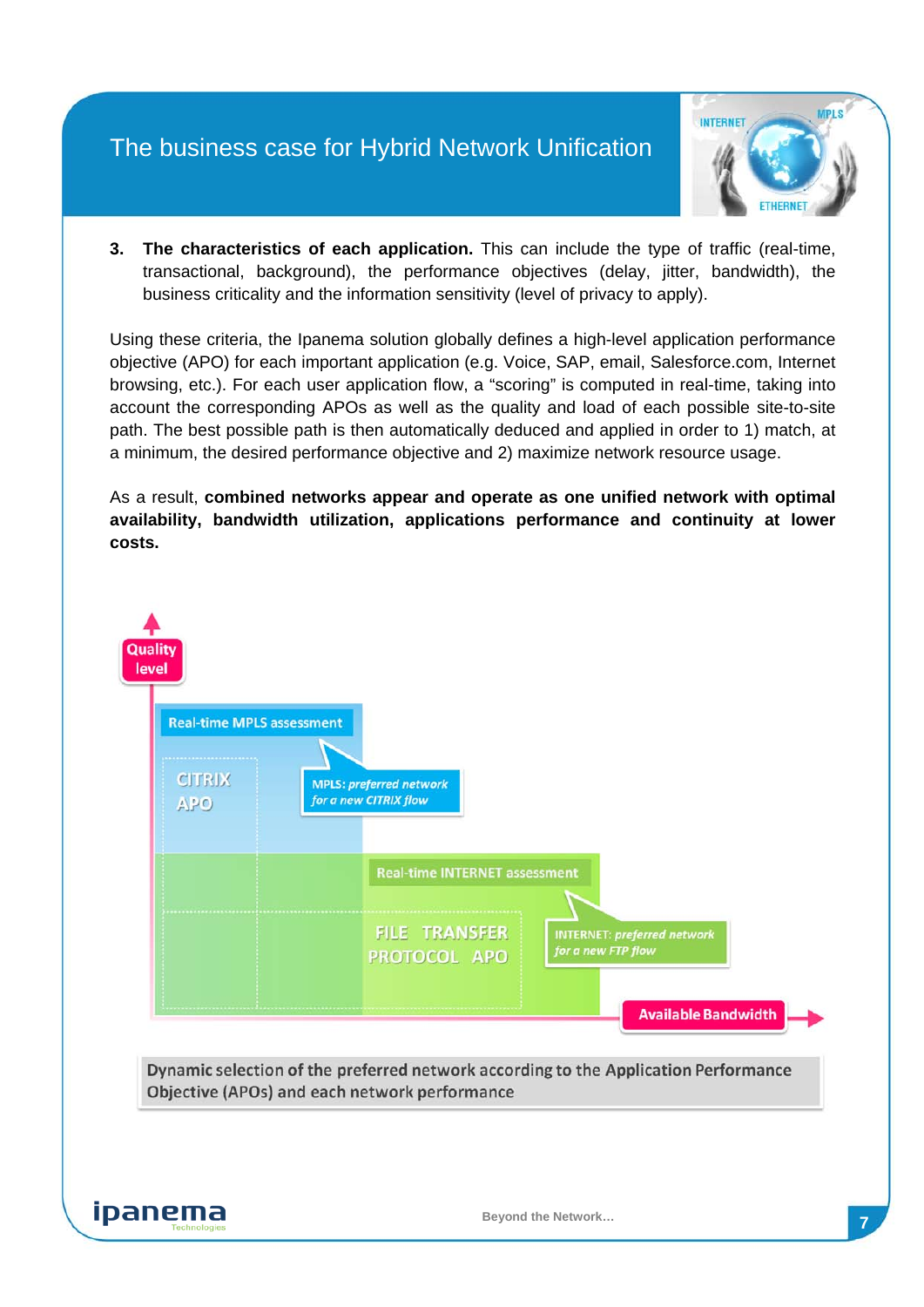

# <span id="page-7-0"></span>**5. HOW HYBRID NETWORK UNIFICATION IMPROVES APPLICATION PERFORMANCE**

Unifying hybrid networks improves application performance because of the following factors:

- Each network can be used simultaneously, which differs from traditional, passive, hot stand-by back-up lines. No access is a "back-up" line; all are active and potentially equal.
- **Each application will use the best-suited network. For example, business critical ERP** applications will usually take the high-quality MPLS network, but if the Internet becomes faster for any reason, then ERP applications will use it. Why not?
- **C** Contrary to classical router-based PBR (Policy Based Routing), bandwidth usage is maximized using dynamic load sharing. For example, a site highly loaded by many ERP users may direct part of this business-critical traffic to the MPLS while another part will use the Internet - as long as this choice maximizes the global end-user experience.
- Application performance is delivered holistically. Just like each of the small wheels of a continuous track crawler absorbs uneven terrain, Hybrid Network Unification absorbs all of the quality issues of network performance, ensuring a smooth site-to-site delivery of application flows.



#### **Example: Financial services group needs to improve application performance**

One of the world's leading providers of audit, tax and advisory services operates in more than 55 countries with more than 45,000 people and annual revenue of approximately US \$7 billion. The company's IT department is highly decentralized with a yearly network budget of \$13 million out of global IT budget of approximately \$100 million.

The company uses a complex two-tier network, with a corporate WAN of approximately 120 concentration points aggregating local, in-country distribution. The local accesses, usually to small offices, benefit from low-cost broadband connectivity.

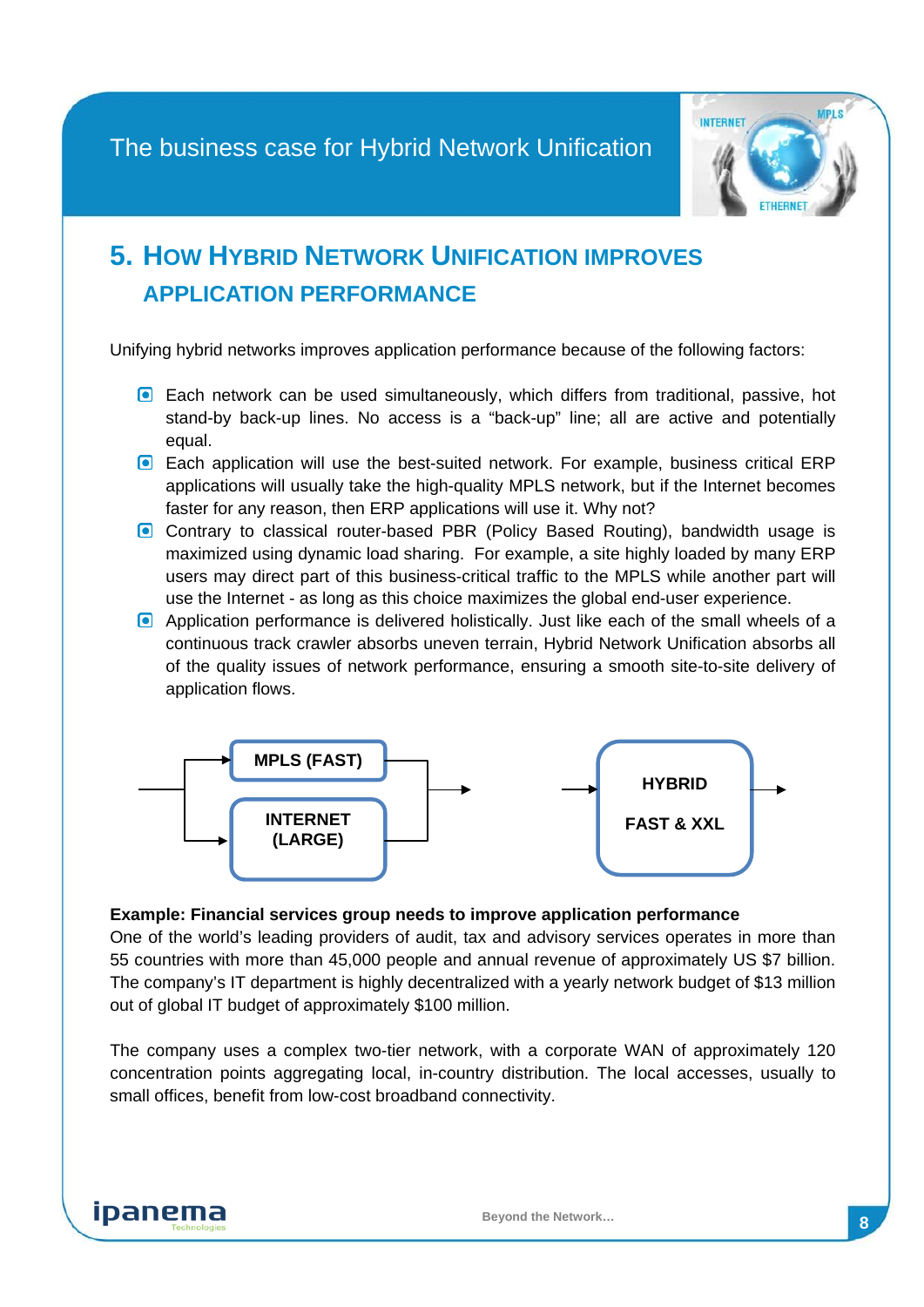

The network uses the standard MPLS offering of a global telco. Concentration sites have dual 10 Mbps access to the network, while a few central sites and data centers benefit from a greater bandwidth - up to 155 Mbps. The network carries a few ERP flows (Oracle), collaborative applications (email, Sharepoint, etc.) and many large documents back and forth.

The corporate network, however, became a bottleneck – unable to cope with transferring electronic documents across the global organization faster and in larger quantities. Under growing pressure from the company's lines of business, the IT department needed to increase available network capacity – by a factor of three.

#### **Options:**

When contacted to address this need, telcos were able to propose sufficient MPLS bandwidth, but at a significant price increase. The company evaluated its options:

- Increasing MPLS bandwidth would increase network costs by a large factor that would be hard to justify to the company's CFO.
- **Implementing better quality of service (QoS) and traffic control alone would not** accelerate the transfer speeds of documents – a key performance driver.
- **Deploying WAN Optimization devices with data compression was not possible,** since all documents are encrypted when transferred over the network to guarantee their confidentiality.
- **a** Adding another VPN based on low-cost Internet access to complement existing MPLS lines would increase bandwidth – without significant impact to network budget.

#### **Resolution: Gain the best of both worlds by efficiently integrating lower cost Internet bandwidth with high-performance MPLS**

The best solution is a hybrid network created by adding a large (although less reliable) Internet VPN to the current MPLS lines which use relatively low bandwidth but deliver carrier-class quality and availability. With unified traffic management, this dual network provides the company with the following benefits:

- **P** Preserves the high quality and availability of the MPLS network for its main, critical applications
- **Increases overall network capacity for document transfers (size and speed) with** high bandwidth Internet access
- Optimizes total network price/performance and offers a viable solution to cope with further bandwidth demand inflation

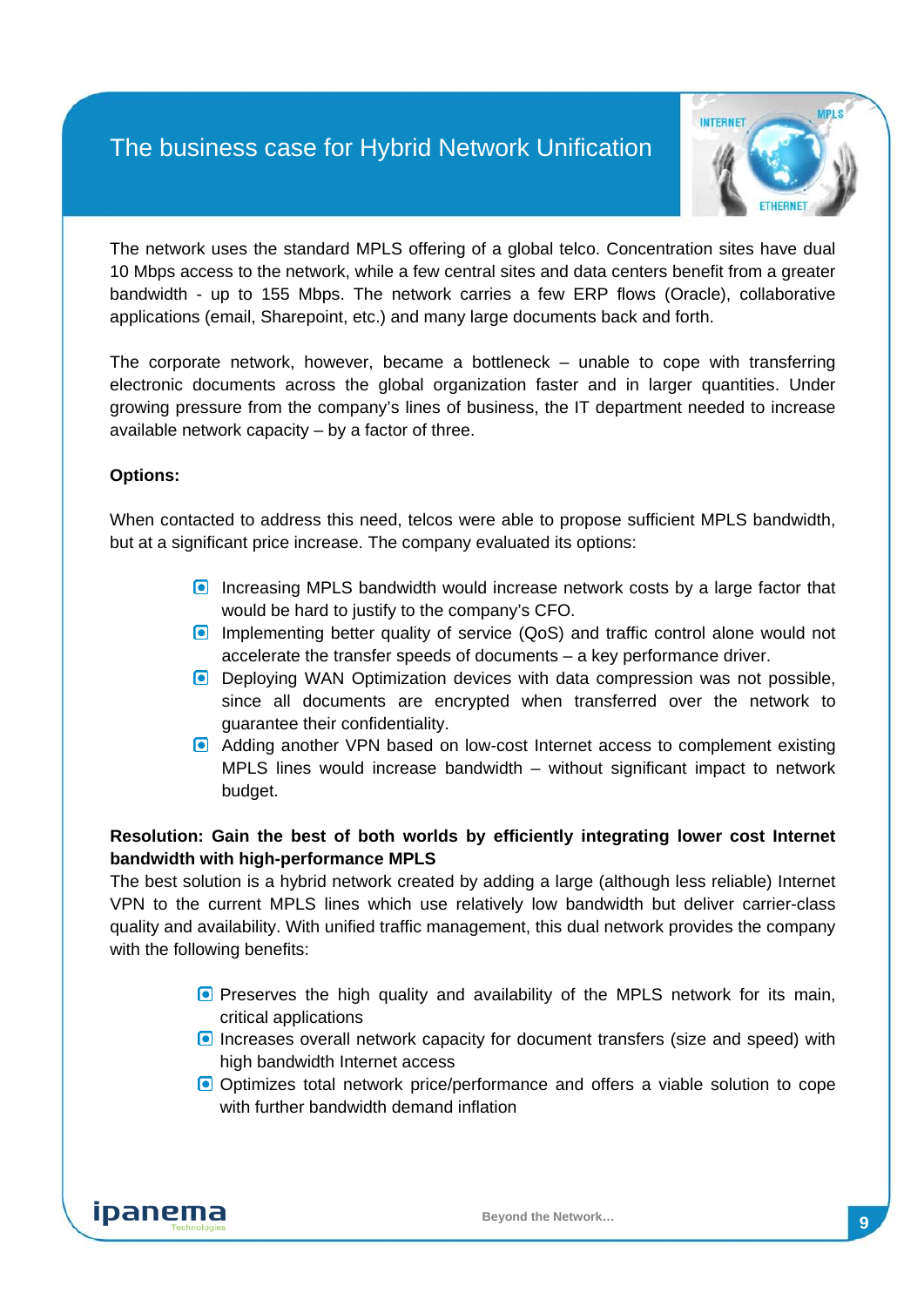

Combined with QoS & control, Ipanema Hybrid Network Unification allows the company to increase its transfer capacity by a factor of three, while preserving its network budget. The Ipanema solution guarantees best usage of this dual network - with critical applications prioritized to ensure availability and performance.

# <span id="page-9-0"></span>**6. HOW HYBRID NETWORK UNIFICATION IMPROVES BUSINESS CONTINUITY**

Hybrid Network Unification improves the continuity of business communications over networks by protecting not only against blackouts but also brownouts. There are multiple paths and multiple ways to balance traffic. The probability of a brownout is considerably reduced because of the increased amount of available network resources. Bandwidth scarcity is rare with all networks synchronized to work simultaneously and with many possible solutions such as intelligent network load balancing to ensure optimal application performance. In addition, the capability to instantly shift capacity during an outage of one network to the remaining capacity of the other network dramatically lowers the probability of a performance blackout for critical applications.



#### **Example: Major retailer needs continuity during peak sales periods**

A European electronics retail leader with US \$3 billion in annual revenue uses its corporate network to connect its 300 stores, Internet storefront, several main offices, headquarters, two callcenters and two datacenters. The network carries voice, electronic payments, ERP, logistics flows and other types of traffic. All business processes are highly critical to the company: any network blackout would substantially impact its business, corporate image, customers' satisfaction and market competitiveness.

The company's IT department is highly centralized with a yearly network budget of \$2 million out of a total IT budget of approximately \$30 million. The network uses the standard MPLS offering of a national telco. Stores access the network with good quality and availability through SDSL lines at 2 Mbps. Main sites benefit from larger bandwidth - up to 155 Mbps for the datacenters. High availability is ensured in stores with an ADSL passive back-up line at 2 Mbps and at main sites and datacenters with active/active dual-access.

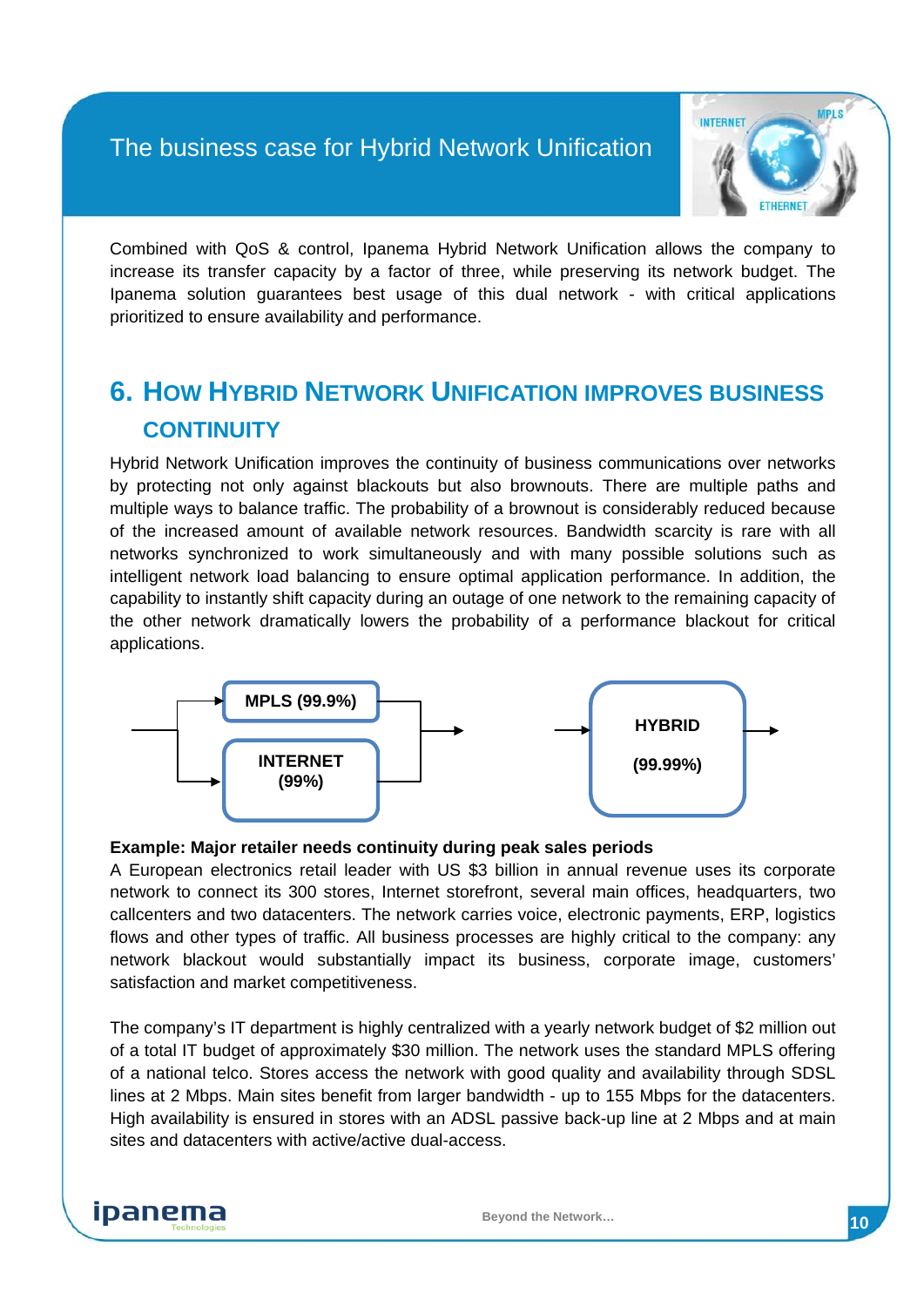

Despite sustained efforts by both the telco and the company, application performance continued to experience significant brownouts, notably at peak sales periods such as Saturday afternoons. Customers had to wait to conclude a purchase or for more information about a product. Employees already stressed with the higher number of customer interactions during peak periods had to endure the aggravation of slow application response times, impacting their productivity and customer service.

#### **Options**

Performance degradations came from an escalating usage of the network in the company's stores. Network traffic had increased considerably with new ERP releases, which were easier to use and more efficient, but notably impacted peak sales periods with the transfer of more data.

The following solutions were evaluated:

- **Increasing MPLS bandwidth would increase network cost while not really solving the** issue since document transfers, although faster, would still compete against transactional applications like electronic payment and customer invoicing.
- **Implementing better QoS & control would raise performance levels for critical** applications, but not accelerate documentation downloads.
- **Deploying WAN optimization devices with caching and compression would download** documents faster, but with a high cost and more complex IT management, which was not an option for the company since there are no technical staff in stores. Moreover, the performance of critical flows would not be guaranteed.
- **a** Activating the stores' existing ADSL passive back-up lines would increase available bandwidth with no impact on network costs.

#### **Resolution: Turn backup lines into business lines**

The best solution was to activate the stores' Internet passive back-up lines and combine them with the 2 Mbps SDSL lines of the MPLS network in a unified manner. Now, the retailer:

- **Preserves the high quality and availability of the MPLS network**
- **O** Utilizes the high download bandwidth offered by ADSL
- **Maintains network costs at the same level (back-up lines are paid every month, even in** passive mode)

Combined with QoS & control, Ipanema Hybrid Network Unification guarantees best usage of this dual network - with critical applications prioritized to ensure availability, performance and business continuity during peak sales periods. Application accesses and document downloads run faster than ever and with automatic protection against brownouts and blackouts.

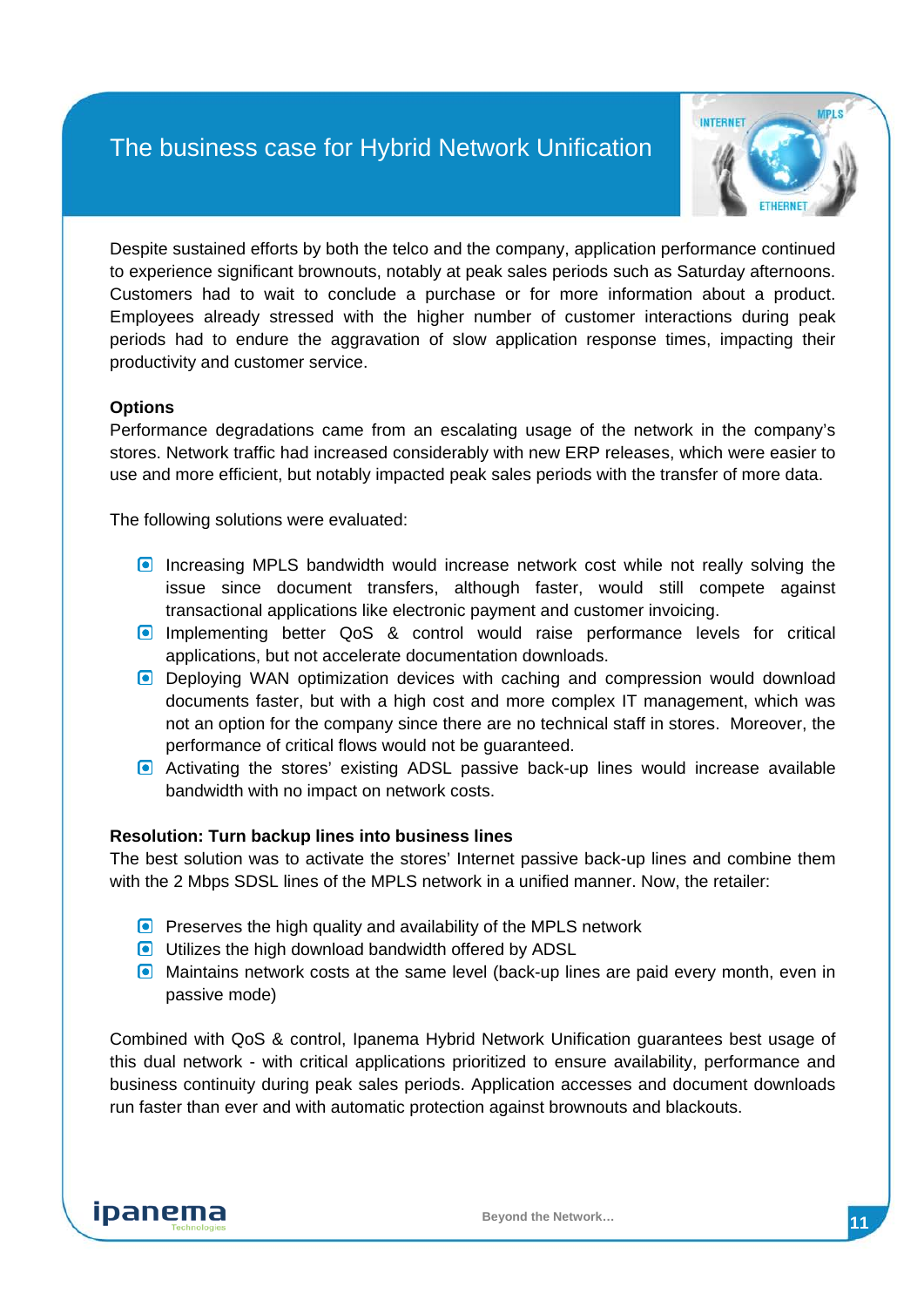

# <span id="page-11-0"></span>**7. HOW HYBRID NETWORK UNIFICATION REDUCES IT COSTS AND IMPROVES PRODUCTIVITY**

**Hybrid Network Unification improves IT budget in three areas: network costs, IT consolidation costs and IT management costs.**

#### **Network costs**

As seen in the previous use cases, expanding network resources is financially difficult with MPLS networks alone in a world of bandwidth explosion, while the Internet can provide this additional resource for minimal cost. The ability to mix the best of each approach with Hybrid Network Unification achieves the desired objectives - high capacity, high reliability and high performance - at an affordable price.



Current implementations of Ipanema Hybrid Network Unification over global international networks in [MPLS + Internet] situations demonstrate that 60 to 80% of the traffic chose the Internet while 20% to 40% still prefer the MPLS access. This leads to a net decrease from 30% to 70% per transferred Gbyte for a hybrid [MPLS + Internet] unified network compared to full MPLS.

Although these savings can be used to simply decrease the network budget. Most of the time they are used to enable in a cost effective way IT transformation projects like global deployment of cloud-based applications (collaborative tools, CRM…) and datacenter consolidation (e.g. CAD/CAM - Computer-aided design and manufacturing tools - that require huge amount of data to be transferred between servers and desktop computers).

#### **IT consolidation costs**

The unique characteristics of Hybrid Network Unification improve opportunities to accelerate the execution of strategic IT projects like datacenter consolidation and desktop virtualization. These projects are known to have a huge impact on IT budget by decreasing the costs of licenses, hardware infrastructure and IT support.

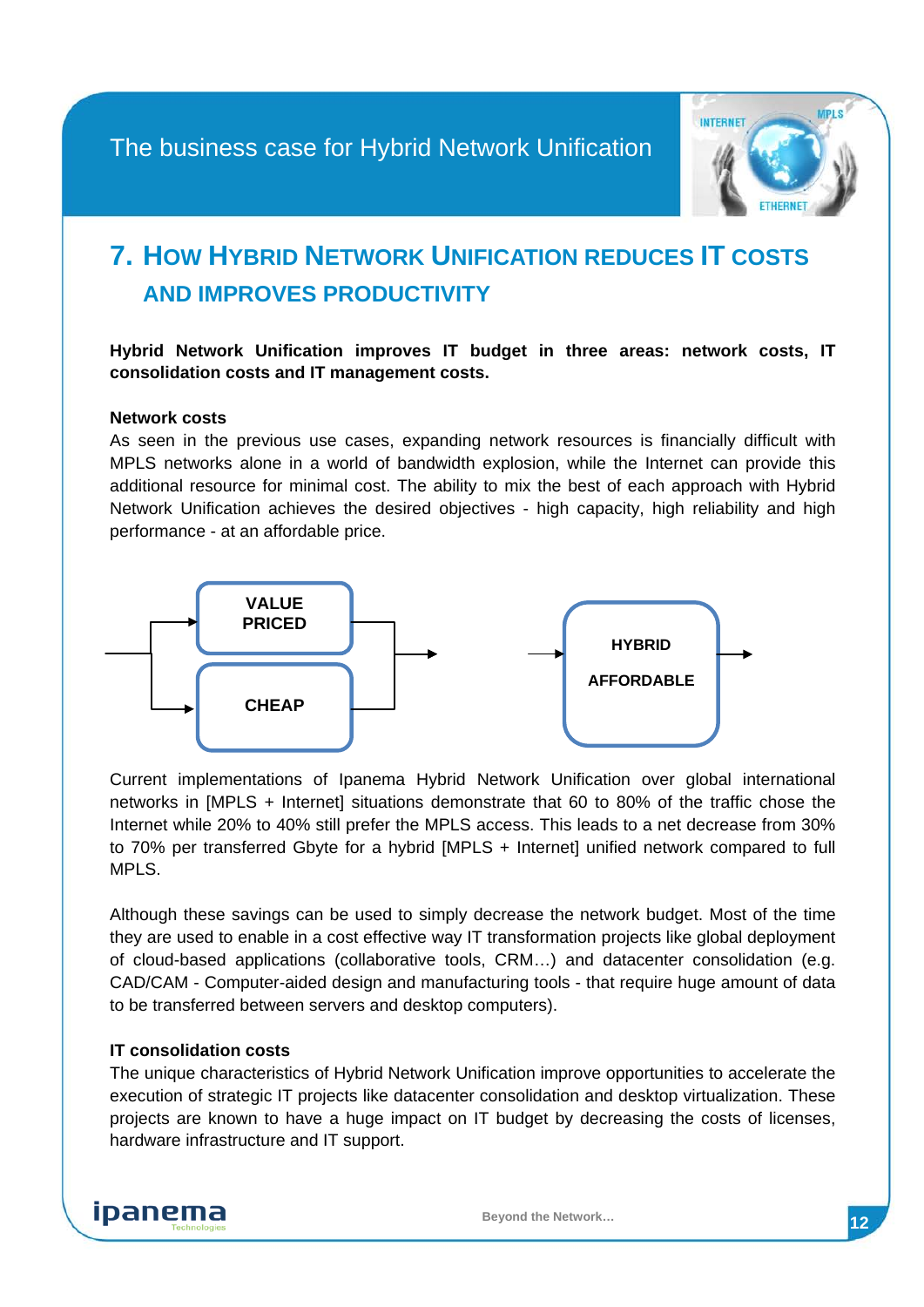

#### **IT management costs**

The automatic network control of Ipanema Hybrid Network Unification relieves IT staff from nearly all the painful, cumbersome and recurrent tasks linked with application performance management. Skilled IT employees can concentrate on other important tasks, such as managing application SLAs, providing meaningful KPIs to the CIO, implementing strategic IT projects and optimizing expenses.

#### - **Employees' productivity**

The suppression of application performance brownouts and blackouts using Ipanema Hybrid Network Unification to manage sufficient bandwidth, intelligent load sharing, QoS & control, and potentially WAN optimization makes users more productive. Saving employees a mere 5 minutes a day can improve their productivity by 1%.

#### - **Example: Major automotive parts company needs to control IT costs**

An industrial group focused on the production and sale of components and systems for cars and trucks operates in 35 countries with 60,000 employees and annual revenue of approximately US \$12 billion. The network carries ERP, logistics flows, collaborative applications (email, Sharepoint, Office Communicator, etc.) and large CATIA (Computer Aided Three-dimensional Interactive Applications) files. The company's IT department is highly centralized with a yearly network budget of \$ 8.5 million out of a total IT budget of approximately \$ 150 million.

The company's international network connects 160 production sites, 60 R&D centers, 15 distribution platforms and two main datacenters. The network uses the standard MPLS offering of a global telco. Production sites access the network at 2 Mbps while other sites benefit from larger bandwidths - R&D up to 34 Mbps and datacenters up to 155 Mbps.

In preparing an RFP for a four-year WAN services renewal, the company's IT department wanted to increase available bandwidth by a minimum factor of four to accommodate the company's growing needs and support the global rollout of Internet-based GoogleApps as a collaborative framework. Pressure on the budget was strong, however: as a result of the global recession, cost cutting was an inescapable priority for the CIO.

#### - **Options**

Responding telcos were able to propose sufficient additional MPLS bandwidth, but at significant cost increases. The following options were evaluated:

- **Increasing MPLS bandwidth would increase network cost by a factor that the company** could not afford. Moreover, Internet flows would have to converge on a few centralized gateways which would introduce extra delays and probably impact GoogleApps user performance.
- **Implementing better QoS & control would improve performance levels for critical** applications, but not improve the download rates of large CATIA files.

ipanema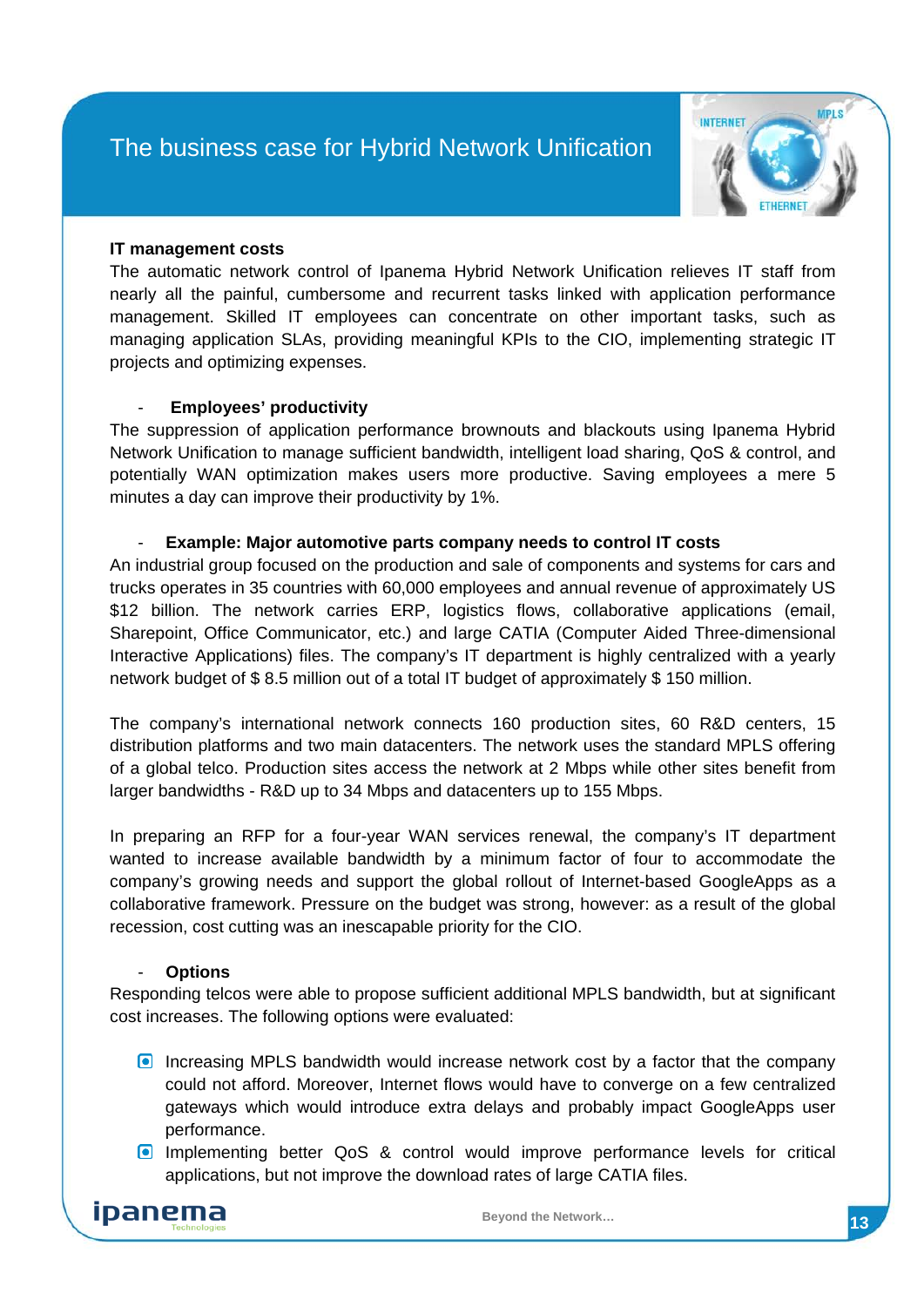

- **Deploying WAN optimization devices would increase "virtual bandwidth," which can be** spectacular, but after benchmarking other large deployments, the average bandwidth gain came with large discrepancies among applications.
- Adding another VPN based on low-cost Internet access to complement existing MPLS lines would increase bandwidth without significant impact to network budget while allowing a local access to public cloud applications.

#### - **Resolution: Unified traffic management through a hybrid network**

The best solution is the hybrid network. With unified traffic management, this dual network provides the company with the following benefits:

- **Preserves the high quality and availability of the MPLS network for its business critical** applications
- Increases overall network capacity using the high bandwidth offered by the Internet
- Optimizes total network price/performance and can even reduce costs with possible, future MPLS bandwidth price erosion
- Combined with QoS & control, Ipanema Hybrid Network Unification allows the company to increase bandwidth affordably and preserve its network budget. The Ipanema solution guarantees best usage of this dual network – with critical applications prioritized to ensure availability and performance, including CATIA applications running faster than ever.

# <span id="page-13-0"></span>**8. WHAT IF HYBRID NETWORKS ARE NOT UNIFIED?**

**Without Hybrid Network Unification, IT departments must manually manage two or more networks separately.** This includes unused back-up lines and load balancing without knowing network loads at any given instant and responding to application availability and performance issues as they are reported. These are slow, cumbersome tasks, delaying response to potential brownouts and blackouts. Moreover, optimal bandwidth utilization is never fully achieved, causing purchases of more bandwidth than needed and shortening the horizon for future bandwidth upgrades.

As noted by **John Burke, a principal research analyst with Nemertes Research**, "*WAN optimization is a near-ubiquitous strategy for improving application performance across longdistance network links, whether that network is the Internet or a corporate WAN… The process does not end once an optimization strategy and solution has been implemented, however. The next step is to plan for the future. For the most part, this means continually monitoring the activities and performance of the WAN long after the system has gone through initial pilot testing and is in general operation*." [1](#page-13-1)

<span id="page-13-1"></span><sup>&</sup>lt;sup>1</sup> John Burke, Nemertes Research, ["WAN optimization lifecycle: Planning, executing and maintaining"](http://searchenterprisewan.techtarget.com/generic/0,295582,sid200_gci1367754,00.html)



-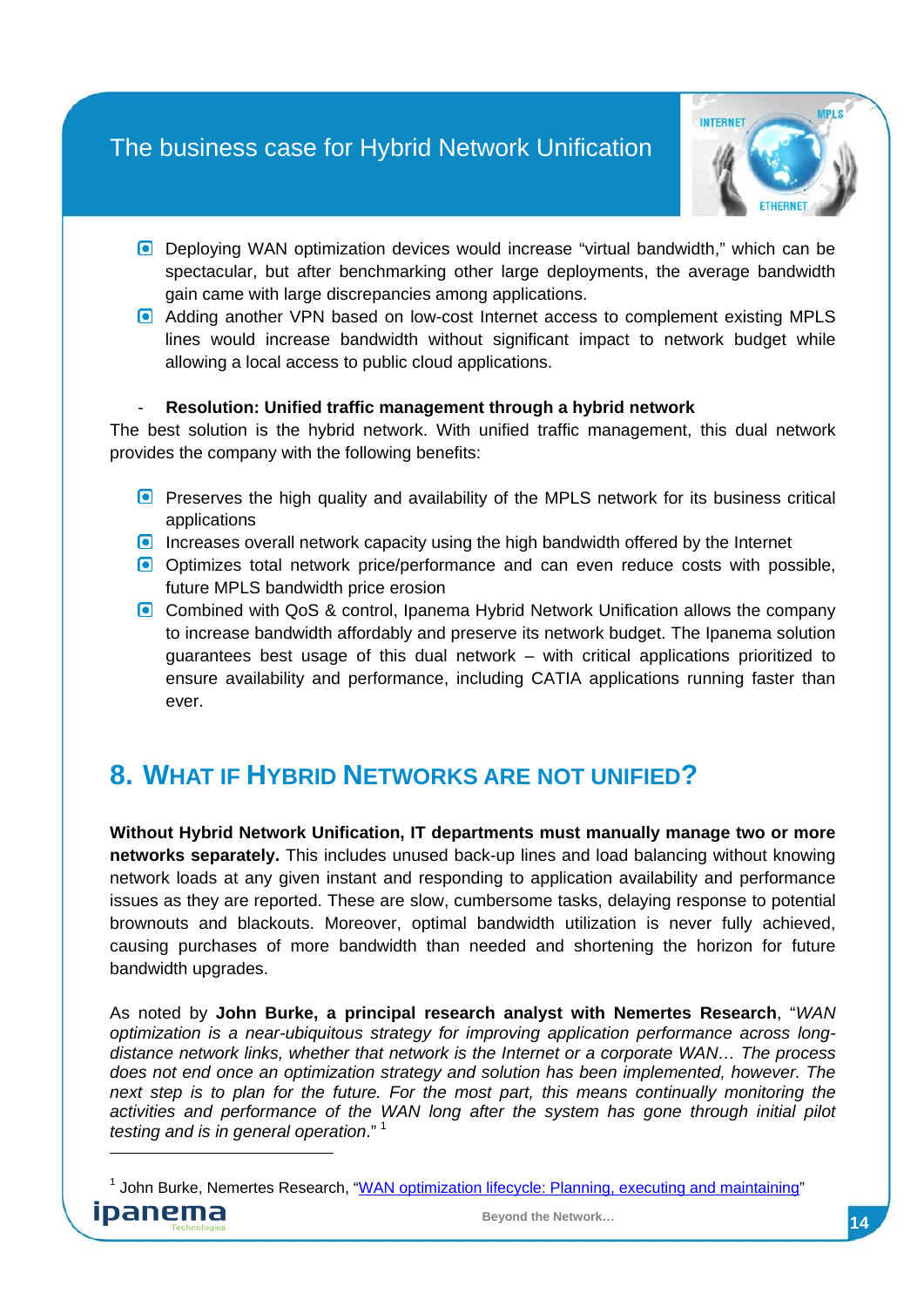

Without Hybrid Network Unification, these are separate tasks for each network that comprises the hybrid. Keeping the networks tuned for optimal performance on a real-time basis is impossible and planning for the future is much less accurate.

**Nothing can reduce costs or improve performance more than an initiative to operate a hybrid as one network - automatically, in real time.**

# <span id="page-14-0"></span>**9. AUTONOMIC NETWORKING: THE TECHNICAL FOUNDATION FOR AUTOMATED GOVERNANCE OF HYBRID NETWORK**

**Hybrid Network Unification is business-driven and built on a convergent suite of features powered by Autonomic Networking.**

A global network must adapt to new business applications. Historically, this has involved static, policy-based technologies and costly, manual network reconfigurations.

Autonomic Networking is a patented, objectivedriven technology developed by Ipanema Technologies that dynamically and automatically adapts to network changes. This global, automated WAN optimization and application performance management system enables highspeed, second-by-second decision making by distributed components that can exchange information quickly and accurately.



Most new IT projects do not require manual network reconfiguration with Autonomic Networking. For example, an enterprise rollout of Oracle Financial over an 80-site hybrid network can be supported with one mouse click instead of a six-month network reconfiguration and troubleshooting project, dramatically reducing deployment time and cost.

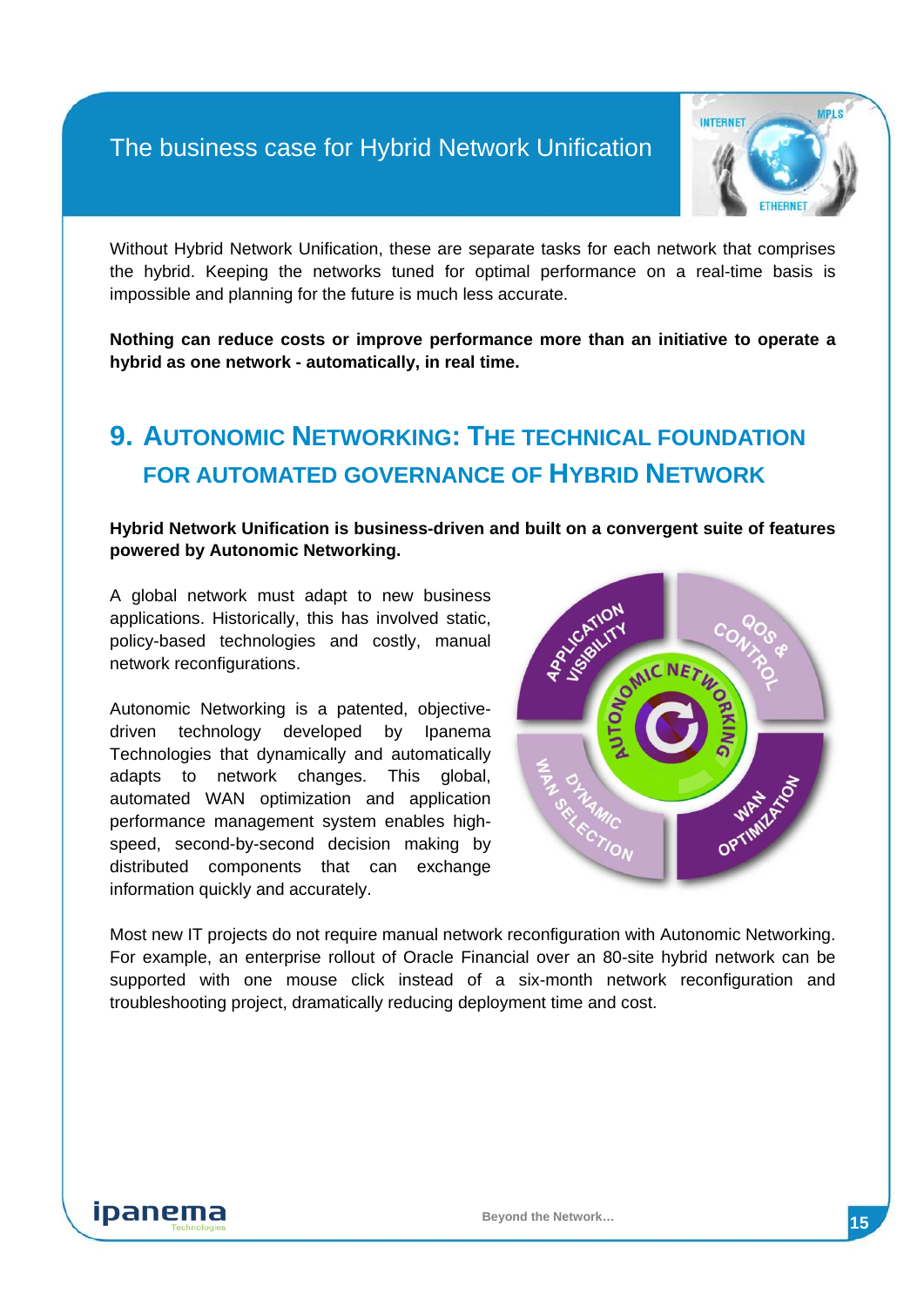

Hybrid Network Unification through Autonomic Networking is based on global network performance. Autonomic Networking uses physical devices that interact collaboratively and constantly to dynamically match hybrid network capacity with application demand. They ensure that pre-defined global network performance objectives are always reached.

Hybrid Network Unification with Autonomic Networking:

- **Enables all network sites to operate as one**
- **P** Provides visibility for a clear understanding of application traffic on the network
- Guarantees the availability of applications to end users
- Optimizes and accelerates application traffic
- Simplifies monitoring and managing network management for optimal performance
- **IMPROVES CONTROL OF NETWORK COSTS**

# <span id="page-15-0"></span>**10. ELIMINATING TRADE-OFFS: THE PAYOFF OF HYBRID NETWORK UNIFICATION**

What is the real cost to an enterprise from poor application performance? This is a question that IT managers always find difficult to answer.

Line-of-business directors explain that when their employees get a poor Quality of Experience (QoE), they not only lose their time, but also their efficiency and motivation. Quality decreases. If they are interacting with customers, the business is impacted. From the directors' point of view, this builds a very compelling case for sustained user application performance. Applications that are unavailable (blackout) or poorly performing (brownout) can have enormous economic impact on the company.

For example, consider just employees' time: If each of 1,000 employees at an average salary of US \$ 50,000 could save just five minutes per day working with more responsive business applications, the company would save more than \$ 500,000 annually - approximately a 1% gain in productivity. Then add how this productivity gain impacts other parts of the company, customer satisfaction and perceptions of potential new customers. That 1 % gain in productivity could easily translate into a 10 % gain in profitability.

The need for hybrid networking today has many business drivers: better enterprise applications performance, faster deployment of applications and upgrades, reliable business communications continuity, lower IT costs and network access in locations where MPLS is unavailable.

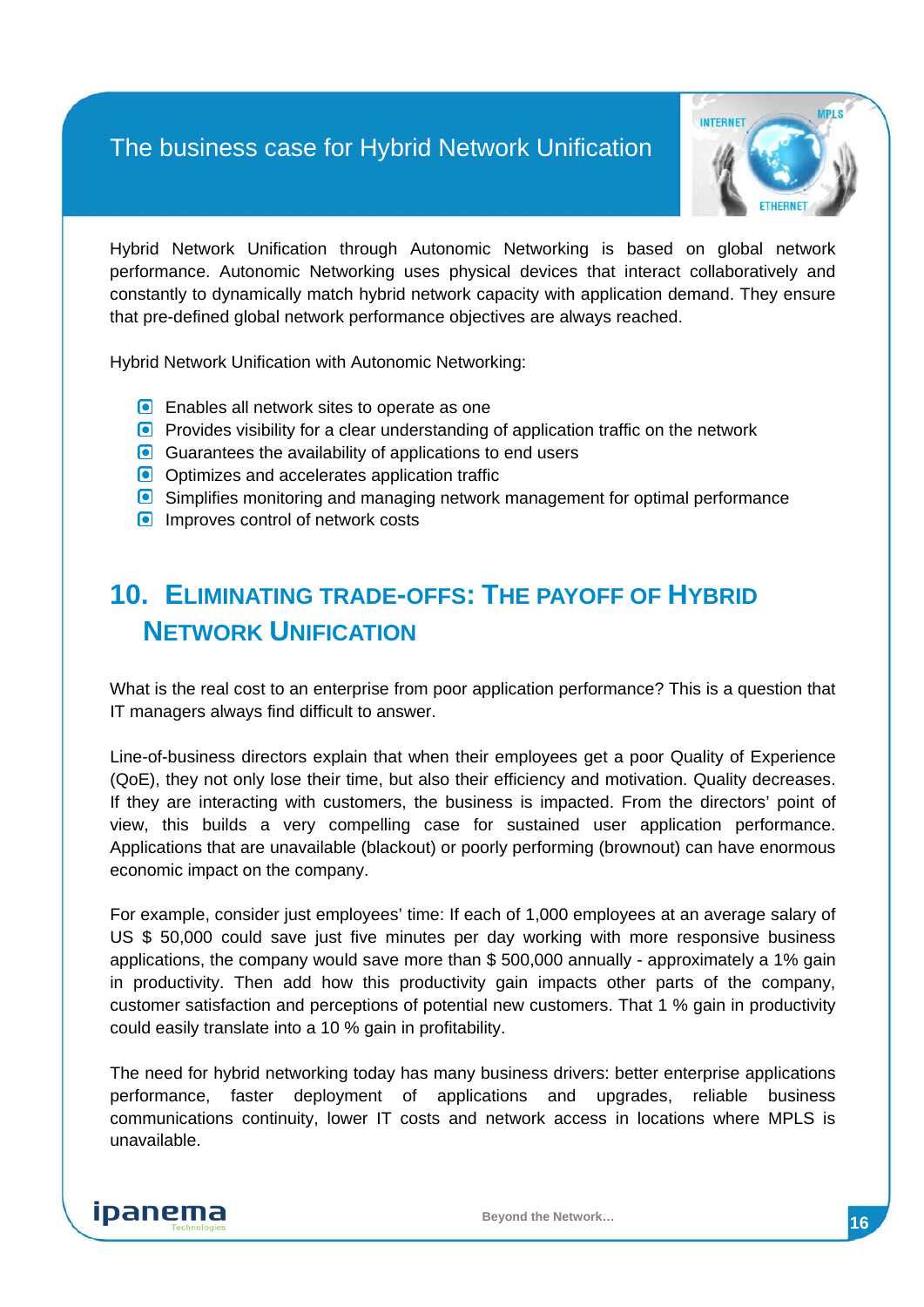

**Hybrid Network Unification eliminates the trade-offs - between the performance and quality of MPLS and lower-cost Internet VPN while still guaranteeing SLAs for the applications availability.**

## <span id="page-16-0"></span>**11. WAN GOVERNANCE**

In most organizations today, IT is so fundamental to operations, business performance and growth, that IT governance has come into its own as a critical element of corporate governance. Within IT governance, WAN Governance provides a unique way of approaching the management of a wide-area network from the viewpoint of enterprise performance. The purpose of WAN Governance is to:

- **Implement IT aligned with business goals at the network level, making applications and** data more effectively and easily available throughout the global enterprise
- Organize and manage resources to execute synchronized IT and WAN strategies
- Gain full control of network behavior
- **O** Measure and monitor the performance of network applications
- **Minimize network OPEX and CAPEX costs**



Hybrid Network Unification applies WAN Governance to hybrid networks. It enables the true hybrid network - the "any/many" enterprise WAN that runs as one. It is business-driven and always aligned with business requirements. It ensures maximum application performance and business continuity - improving productivity, customer satisfaction and profitability - by automatically selecting the best paths for applications according to criticality. And it saves IT costs by exploiting unifying, managing and optimizing bandwidth usage of several networks to perform as one.

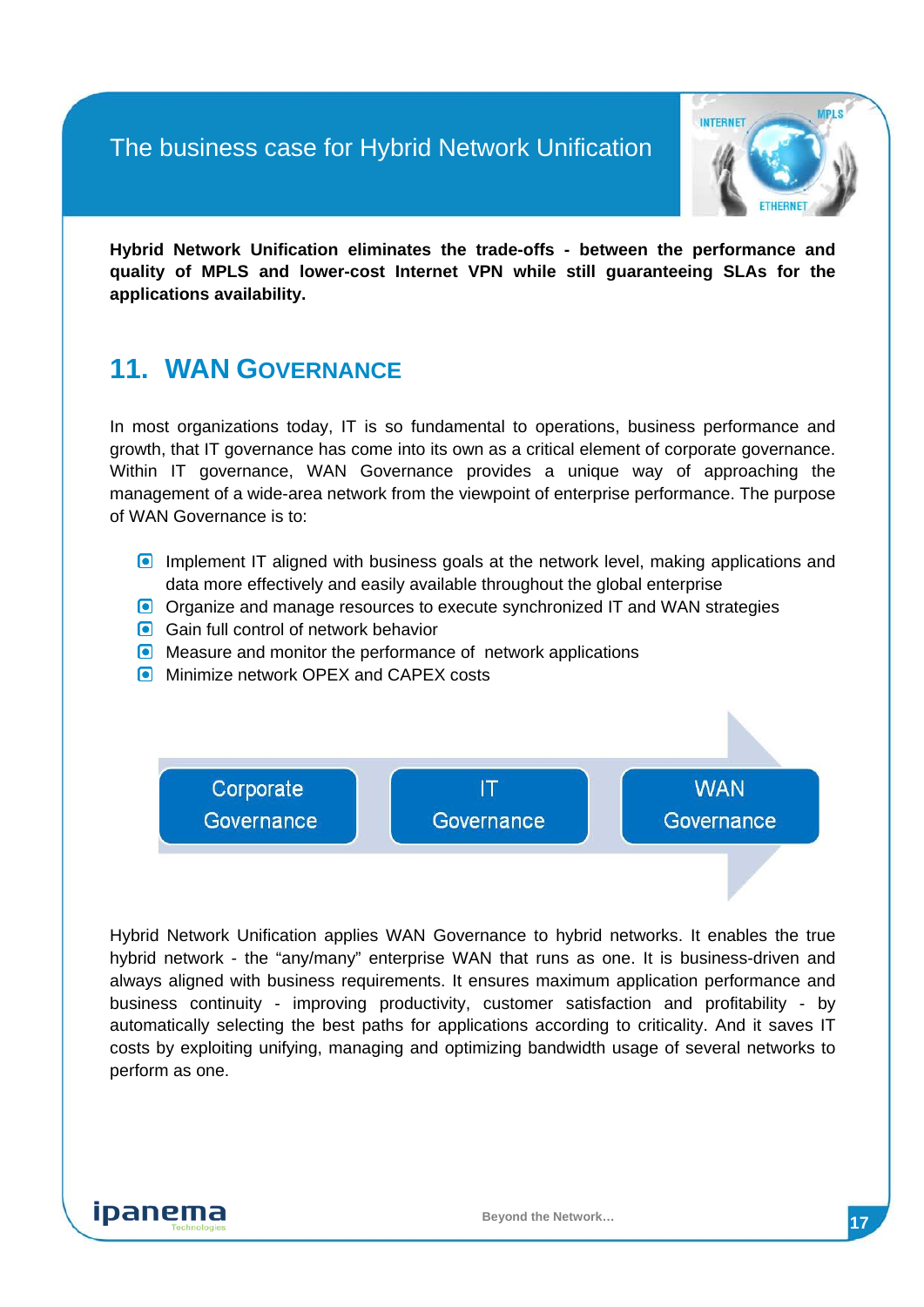

### <span id="page-17-0"></span>**12. MANAGING NETWORKS AS ONE: NOW AND IN THE FUTURE**

IT managers today have an increasing number of choices to lower costs and increase business agility, including MPLS and Internet VPN, MPLS and carrier Ethernet services, server virtualization, internal clouds, public clouds and external private clouds. Whichever environment is chosen, application performance over the network will be the key to delivering expected benefits. **Enterprises that operate with a hybrid network will need to optimize their collective resources, which can only be achieved with Hybrid Network Unification to manage multiple networks as one – automatically, in real time.**

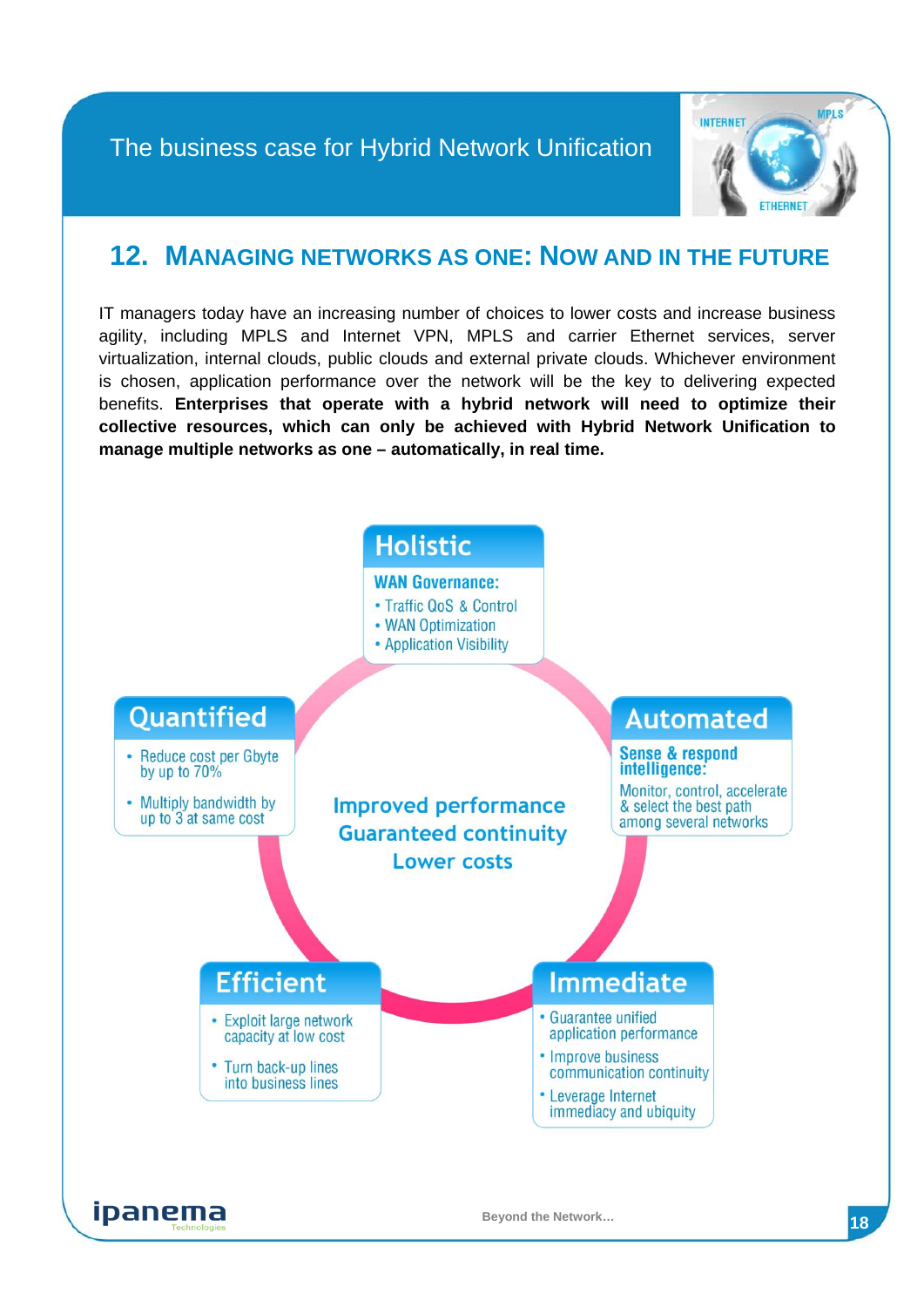

#### **Ipanema goes Beyond MPLS**

Ipanema enables any large enterprise to institute WAN Governance for aligning and automatically managing WAN performance according to business objectives. Ipanema solutions guarantee business application performance and continuity in a cloud computing world - anytime, anywhere. Using Ipanema, enterprises:

- Guarantee user experience
- **Accelerate business applications**
- **O** Unify hybrid networks
- Save on IT costs